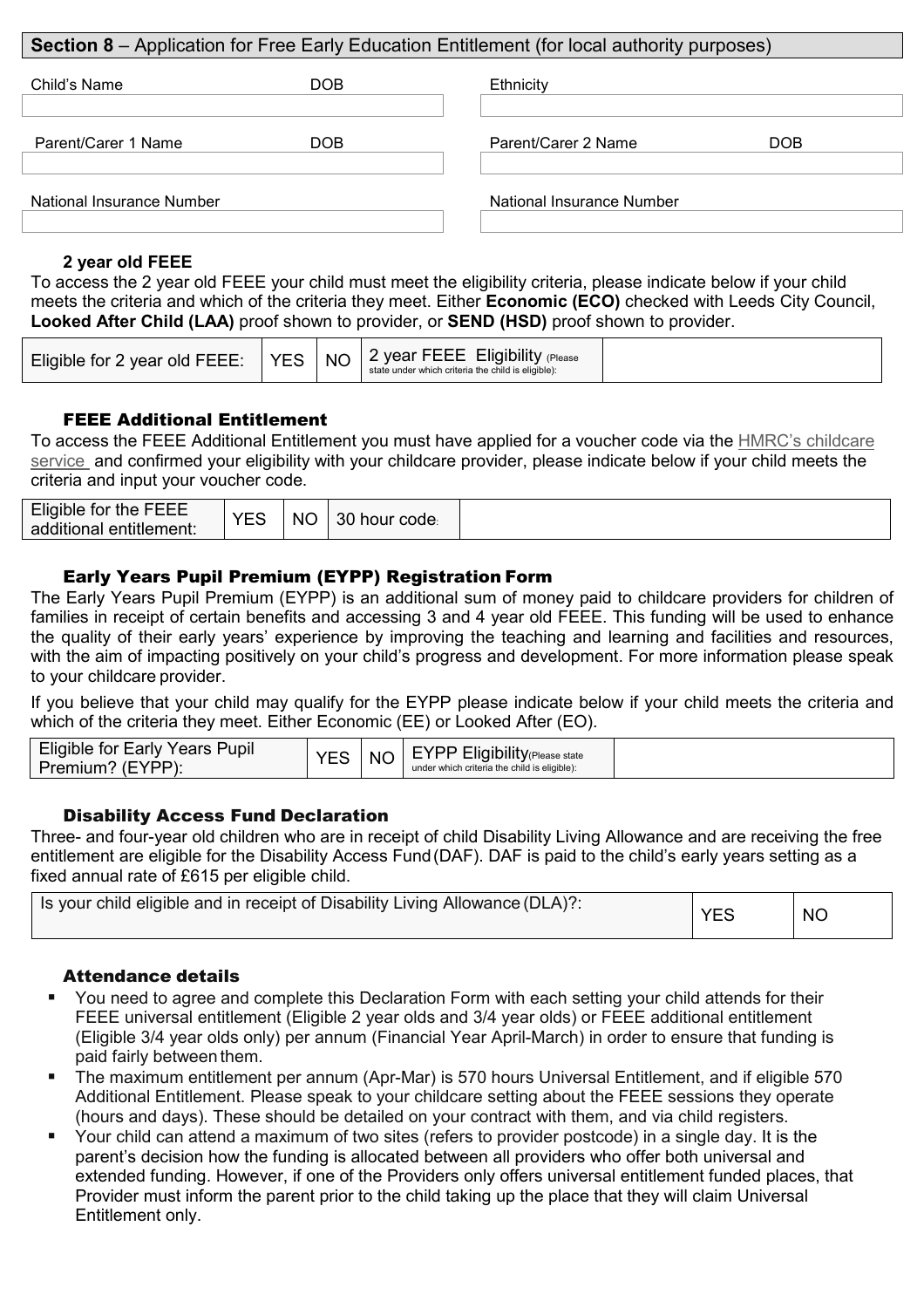**My child is claiming FEEE with this setting from:** 

**My child is attending the following settings for the FEEE Universal Entitlement (570 hours) for eligible 2 year olds and 3/4 year olds:** 

|                                | Setting Name(s)       | No. of hours |
|--------------------------------|-----------------------|--------------|
|                                |                       |              |
|                                |                       |              |
|                                |                       |              |
| <b>Total Annual FEEE hours</b> |                       |              |
|                                | Attended (max 570hrs) |              |

**If your child attends any hours above the Universal or Additional FEEE, please indicate this here:** 

**If your child is splitting their free entitlement across two or more providers please nominate the main setting where the local authority should pay the DAF/EYPP (this should be the provider claiming universal entitlement):**

Please note all claims must be a minimum of three weeks.

## **If the child attended a previous setting in the same term, please complete this information)**

\*Providers are allowed to include a notice period as part of their business model, however for the purposes of FEEE it is between the Provider and the parent whether this is claimed for or paid by the parent.

| Previous            |  |
|---------------------|--|
| <b>Setting Name</b> |  |
| Hours claimed       |  |
| with setting in     |  |
| the term            |  |
| Claim end           |  |
| date*               |  |

# Parent/Carer/Guardian with legal responsibility declaration

**Declaration** I (Name) ......................................................................................................... of (Address)

.................................. .........................................................................................

confirm that the information I have provided above is accurate and true. I understand and agree to the conditions set out in this document and I authorise (Name of Provider/s)

..................................................................................... ............ ..................................... to

claim free entitlement funding as agreed above on behalf of my child, and inform me which funding streams my child is eligible for.

In addition, I also agree that the information I have provided can be shared with the local authority and Department for Education, who will access information from other government departments to confirm my child's eligibility for 2 year old FEEE or the FEEE additional Entitlement and enable this provider to claim Early Years Pupil Premium (EYPP) or Disability Access Fund (DAF) on behalf of my child.

| Parent/Carer/Guardian with legal<br>responsibility |  | <b>Childcare Provider</b> |  |
|----------------------------------------------------|--|---------------------------|--|
| Signed                                             |  | Signed                    |  |
| Print name                                         |  | Print name                |  |
| Date                                               |  | Date                      |  |

## **If any of the above information changes a new parental declaration form must be completed immediately.**

Claim start/end date

**My child is attending the following settings for the FEEE Additional Entitlement (570 hours) FEEE for eligible 3/4 year olds:** 

|   | Setting Name(s)                                                | No. of hours |
|---|----------------------------------------------------------------|--------------|
|   |                                                                |              |
| Β |                                                                |              |
|   |                                                                |              |
|   | <b>Total Annual FEEE hours</b><br><b>Attended (max 570hrs)</b> |              |

Hours Attended Above FEEE

Setting Name